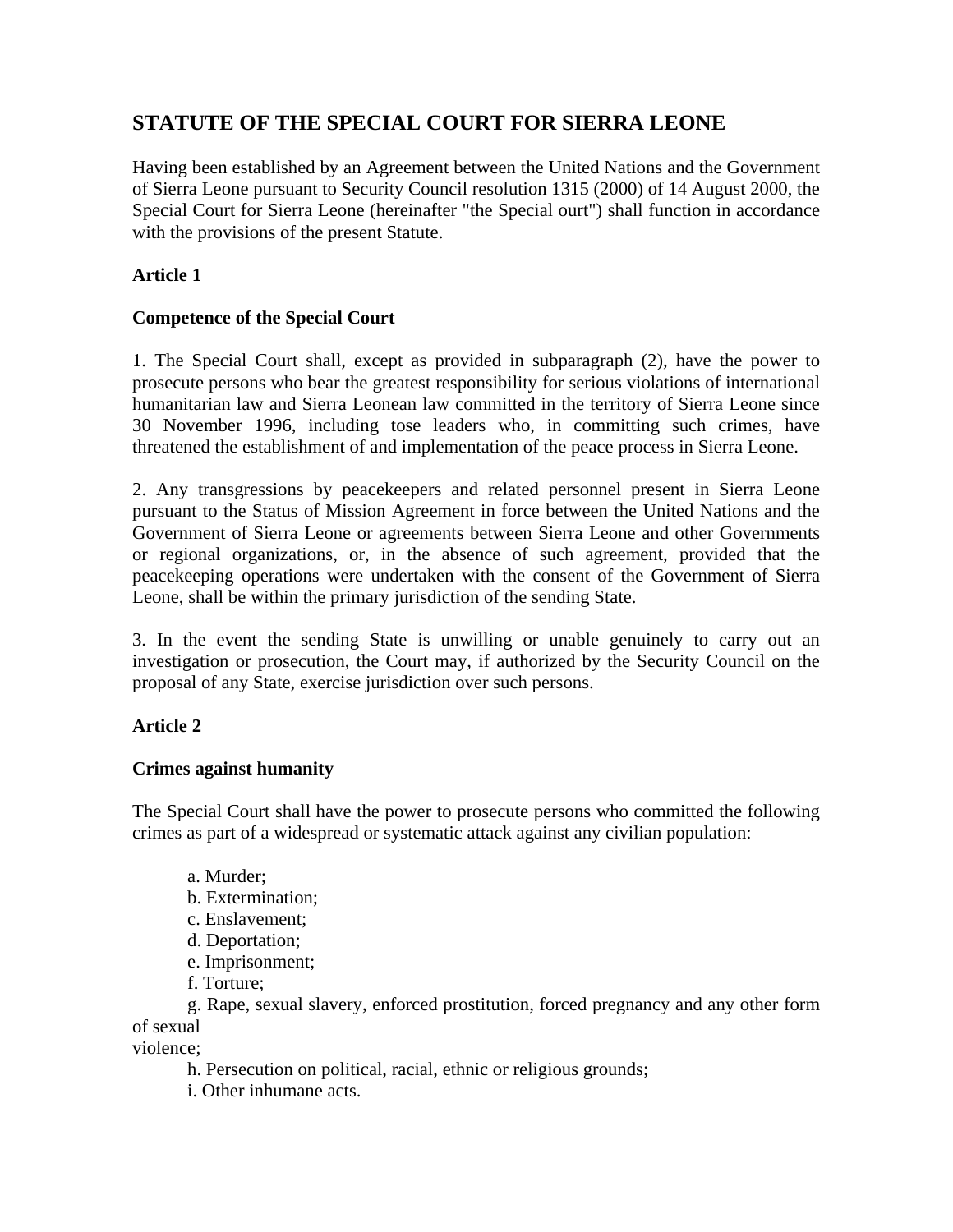## **Article 3**

### **Violations of Article 3 common to the Geneva Conventions and of Additional Protocol II**

The Special Court shall have the power to prosecute persons who committed or ordered the commission of serious violations of article 3 common to the Geneva Conventions of 12 August 1949 for the Protection of War Victims, and of Additional Protocol II thereto of 8 June 1977. These violations shall include:

a. Violence to life, health and physical or mental well-being of persons, in particular murder as well as cruel treatment such as torture, mutilation or any form of corporal punishment;

b. Collective punishments;

c. Taking of hostages;

d. Acts of terrorism;

e. Outrages upon personal dignity, in particular humiliating and degrading treatment, rape, enforced prostitution and any form of indecent assault;

f. Pillage;

g. The passing of sentences and the carrying out of executions without previous judgement pronounced by a regularly constituted court, affording all the judicial guarantees which are recognized as indispensable by civilized peoples;

h. Threats to commit any of the foregoing acts.

#### **Article 4**

#### **Other serious violations of international humanitarian law**

The Special Court shall have the power to prosecute persons who committed the following serious violations of international humanitarian law:

a. Intentionally directing attacks against the civilian population as such or against individual civilians not taking direct part in hostilities;

b. Intentionally directing attacks against personnel, installations, material, units or vehicles involved in a humanitarian assistance or peacekeeping mission in accordance with the Charter of the United Nations, as long as they are entitled to the protection given to civilians or civilian objects under the international law of armed conflict;

c. Conscripting or enlisting children under the age of 15 years into armed forces or groups or using them to participate actively in hostilities.

## **Article 5**

#### **Crimes under Sierra Leonean law**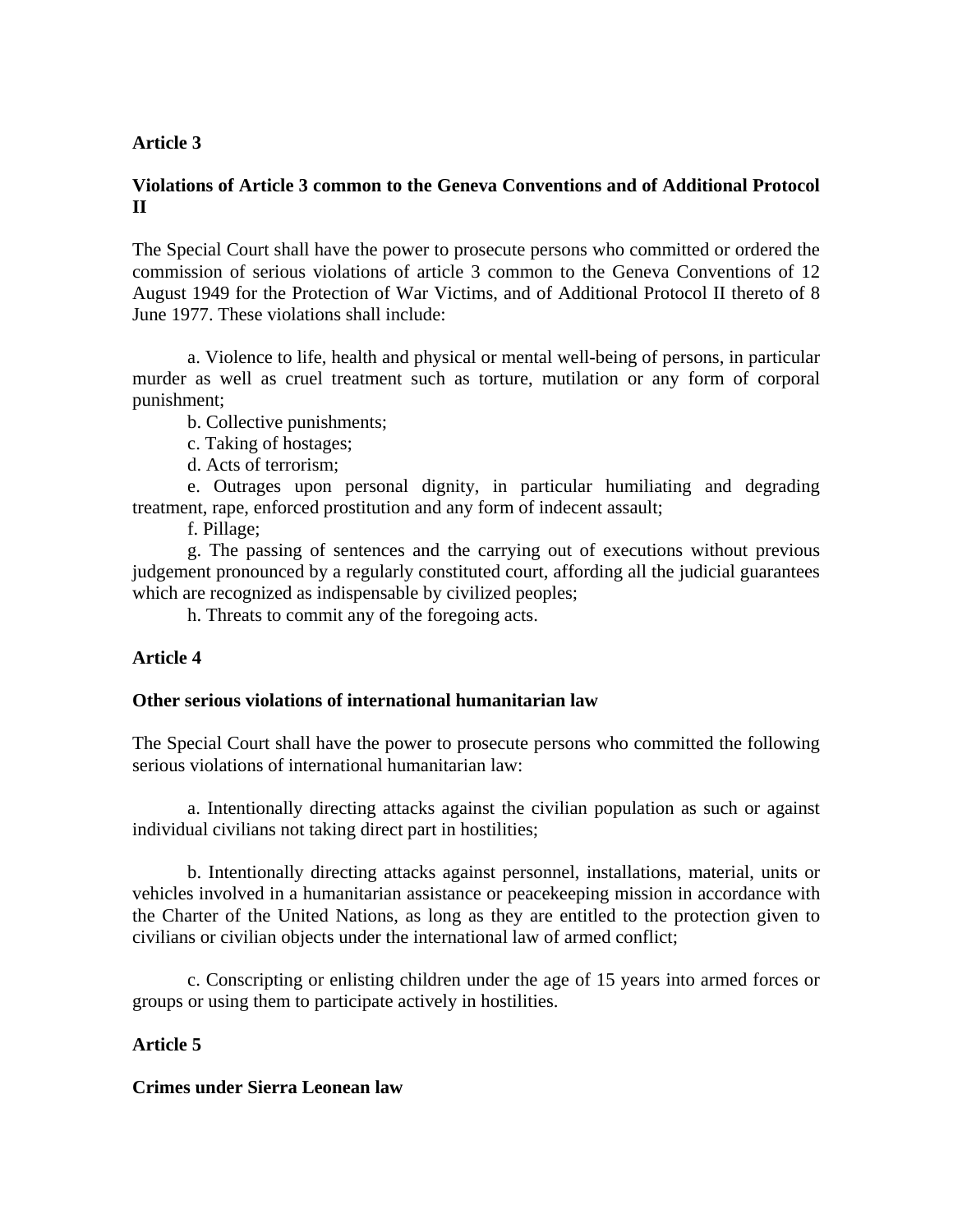The Special Court shall have the power to prosecute persons who have committed the following crimes under Sierra Leonean law:

a. Offences relating to the abuse of girls under the Prevention of Cruelty to Children Act, 1926 (Cap. 31):

> i. Abusing a girl under 13 years of age, contrary to section 6; ii. Abusing a girl between 13 and 14 years of age, contrary to section 7; iii.Abduction of a girl for immoral purposes, contrary to section 12.

b. Offences relating to the wanton destruction of property under the alicious Damage Act, 1861:

i. Setting fire to dwelling - houses, any person being therein, contrary to section 2;

ii. Setting fire to public buildings, contrary to sections 5 and 6; iii.Setting fire to other buildings, contrary to section 6.

# **Article 6**

# **Individual criminal responsibility**

1. A person who planned, instigated, ordered, committed or otherwise aided and abetted in the planning, preparation or execution of a crime referred to in articles 2 to 4 of the present Statute shall be individually responsible for the crime.

2. The official position of any accused persons, whether as Head of State or Government or as a responsible government official, shall not relieve such person of criminal responsibility nor mitigate punishment.

3. The fact that any of the acts referred to in articles 2 to 4 of the present Statute was committed by a subordinate does not relieve his or her superior of criminal responsibility if he or she knew or had reason to know that the subordinate was about to commit such acts or had done so and the superior had failed to take the necessary and reasonable measures to prevent such acts or to punish the perpetrators thereof.

4. The fact that an accused person acted pursuant to an order of a Government or of a superior shall not relieve him or her of criminal responsibility, but may be considered in mitigation of punishment if the Special Court determines that justice so requires.

5. Individual criminal responsibility for the crimes referred to in article 5 shall be determined in accordance with the respective laws of Sierra Leone.

# **Article 7**

# **Jurisdiction over persons of 15 years of age**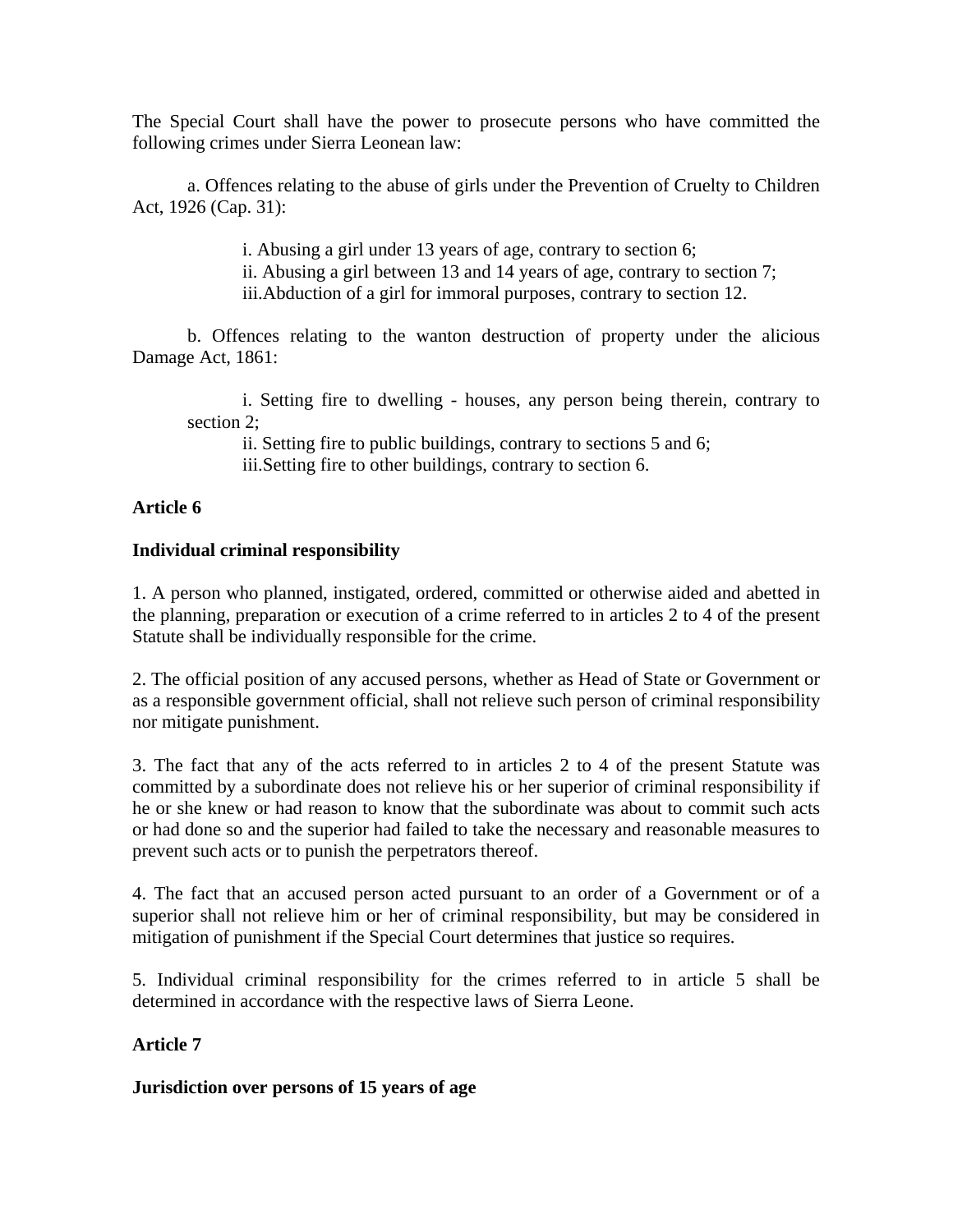1. The Special Court shall have no jurisdiction over any person who was under the age of 15 at the time of the alleged commission of the crime. Should any person who was at the time of the allegad commission of the crime between 15 and 18 years of age come before the Court, he or she shall be treated with dignity and a sense of worth, taking into account his or her young age and the desirability of promoting his or her rehabilitation, reintegration into and assumption of a constructive role in society, and in accordance with international human rights standards, in particular the rights of the child.

2. In the disposition of a case against a juvenile offender, the Special Court shall order any of the following: care guidance and supervision orders, community service orders, counselling, foster care, correctional, educational and vocational training programmes, approved schools and, as appropriate, any programmes of disarmament, demobilization and reintegration or programmes of child protection agencies.

# **Article 8**

# **Concurrent jurisdiction**

1. The Special Court and the national courts of Sierra Leone shall have concurrent jurisdiction.

2. The Special Court shall have primacy over the national courts of Sierra Leone. At any stage of the procedure, the Special Court may formally request a national court to defer to its competence in accordance with the present Statute and the Rules of Procedure and Evidence.

# **Article 9**

# **Non bis in idem**

1. No person shall be tried before a national court of Sierra Leone for acts for which he or she has already been tried by the Special Court.

2. A person who has been tried by a national court for the acts referred to in articles 2 to 4 of the present Statute may be subsequently tried by the Special Court if:

a. The act for which he or she was tried was characterized as an ordinary crime; or

b. The national court proceedings were not impartial or independent, were designed to shield the accused from international criminal responsibility or the case was not diligently prosecuted.

3. In considering the penalty to be imposed on a person convicted of a crime under the present Statute, the Special Court shall take into account the extent to which any penalty imposed by a national court on the same person for the same act has already been served.

# **Article 10**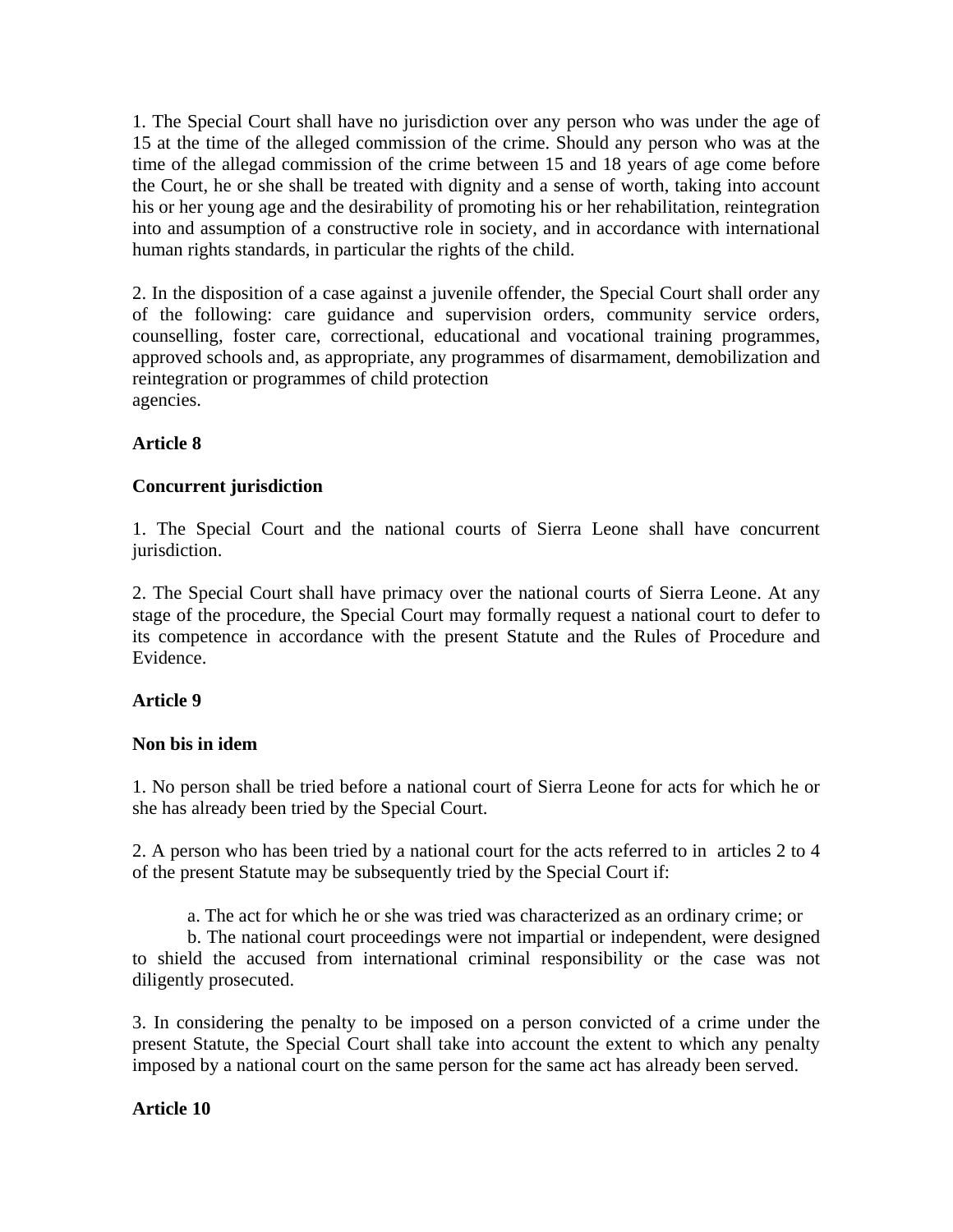### **Amnesty**

An amnesty granted to any person falling within the jurisdiction of the Special Court in respect of the crimes referred to in articles 2 to 4 of the present Statute shall not be a bar to prosecution.

# **Article 11**

## **Organization of the Special Court**

The Special Court shall consist of the following organs:

a. The Chambers, comprising one or more Trial Chambers and an Appeals Chamber;

b. The Prosecutor; and

c. The Registry.

## **Article 12**

## **Composition of the Chambers**

1. The Chambers shall be composed of not less than eight (8) or more than eleven (11) independent judges, who shall serve as follows:

a. Three judges shall serve in the Trial Chamber, of whom one shall be a judge appointed by the Government of Sierra Leone, and two judges appointed by the Secretary-General of the United Nations (hereinafter "the Secretary-General").

b. Five judges shall serve in the Appeals Chamber, of whom two shall be judges appointed by the Government of Sierra Leone, and three judges appointed by the Secretary-General.

2. Each judge shall serve only in the Chamber to which he or she has been appointed.

3. The judges of the Appeals Chamber and the judges of the Trial Chamber, respectively, shall elect a presiding judge who shall conduct the proceedings in the Chamber to which he or she was elected. The presiding judge of the Appeals Chamber shall be the President of the Special Court.

4. If, at the request of the President of the Special Court, an alternate judge or judges have been appointed by the Government of Sierra Leone or the Secretary-General, the presiding judge of a Trial Chamber or the Appeals Chamber shall designate such an alternate judge to be present at each stage of the trial and to replace a judge if that judge is unable to continue sitting.

#### **Article 13**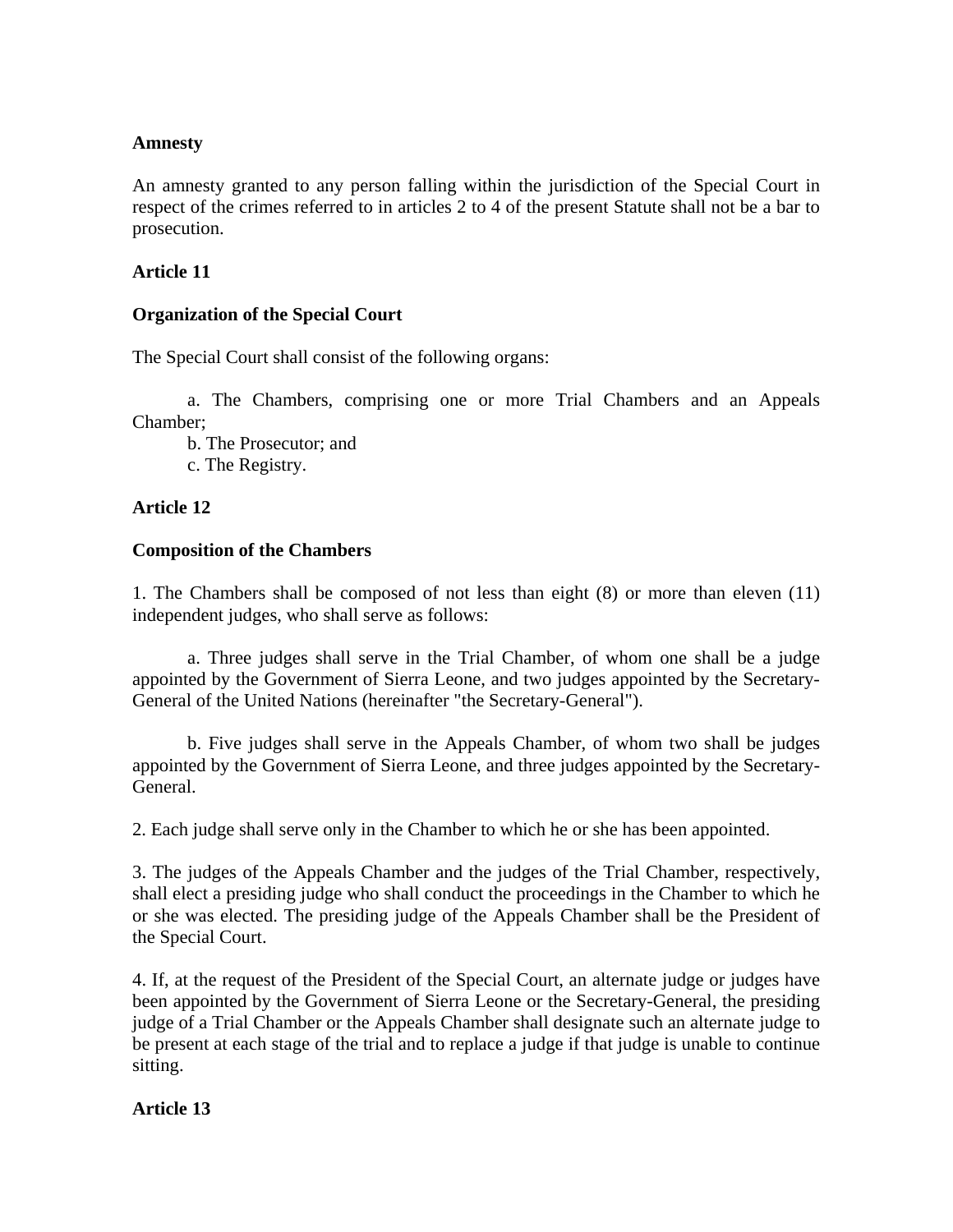## **Qualification and appointment of judges**

1. The judges shall be persons of high moral character, impartiality and integrity who possess the qualifications required in their respective countries for appointment to the highest judicial offices. They shall be independent in the performance of their functions, and shall not accept or seek instructions from any Government or any other source.

2. In the overall composition of the Chambers, due account shall be taken of the experience of the judges in international law, including international humanitarian law and human rights law, criminal law and juvenile justice.

3. The judges shall be appointed for a three-year period and shall be eligible for reappointment.

## **Article 14**

## **Rules of Procedure and Evidence**

1. The Rules of Procedure and Evidence of the International Criminal Tribunal for Rwanda obtaining at the time of the establishment of the Special Court shall be applicable *mutatis mutandis* to the conduct of the legal proceedings before the Special Court.

2. The judges of the Special Court as a whole may amend the Rules of Procedure and Evidence or adopt additional rules where the applicable Rules do not, or do not adequately, provide for a specific situation. In so doing, they may be guided, as appropriate, by the Criminal Procedure Act, 1965, of Sierra Leone.

#### **Article 15**

#### **The Prosecutor**

1. The Prosecutor shall be responsible for the investigation and prosecution of persons who bear the greatest responsibility for serious violations of international humanitarian law and crimes under Sierra Leonean law committed in the territory of Sierra Leone since 30 November 1996. The Prosecutor shall act independently as a separate organ of the Special Court. He or she shall not seek or receive instructions from any Government or from any other source.

2. The Office of the Prosecutor shall have the power to question suspects, victims and witnesses, to collect evidence and to conduct on-site investigations. In carrying out these tasks, the Prosecutor shall, as appropriate, be assisted by the Sierra Leonean authorities concerned.

3. The Prosecutor shall be appointed by the Secretary-General for a three-year term and shall be eligible for re-appointment. He or she shall be of high moral character and posess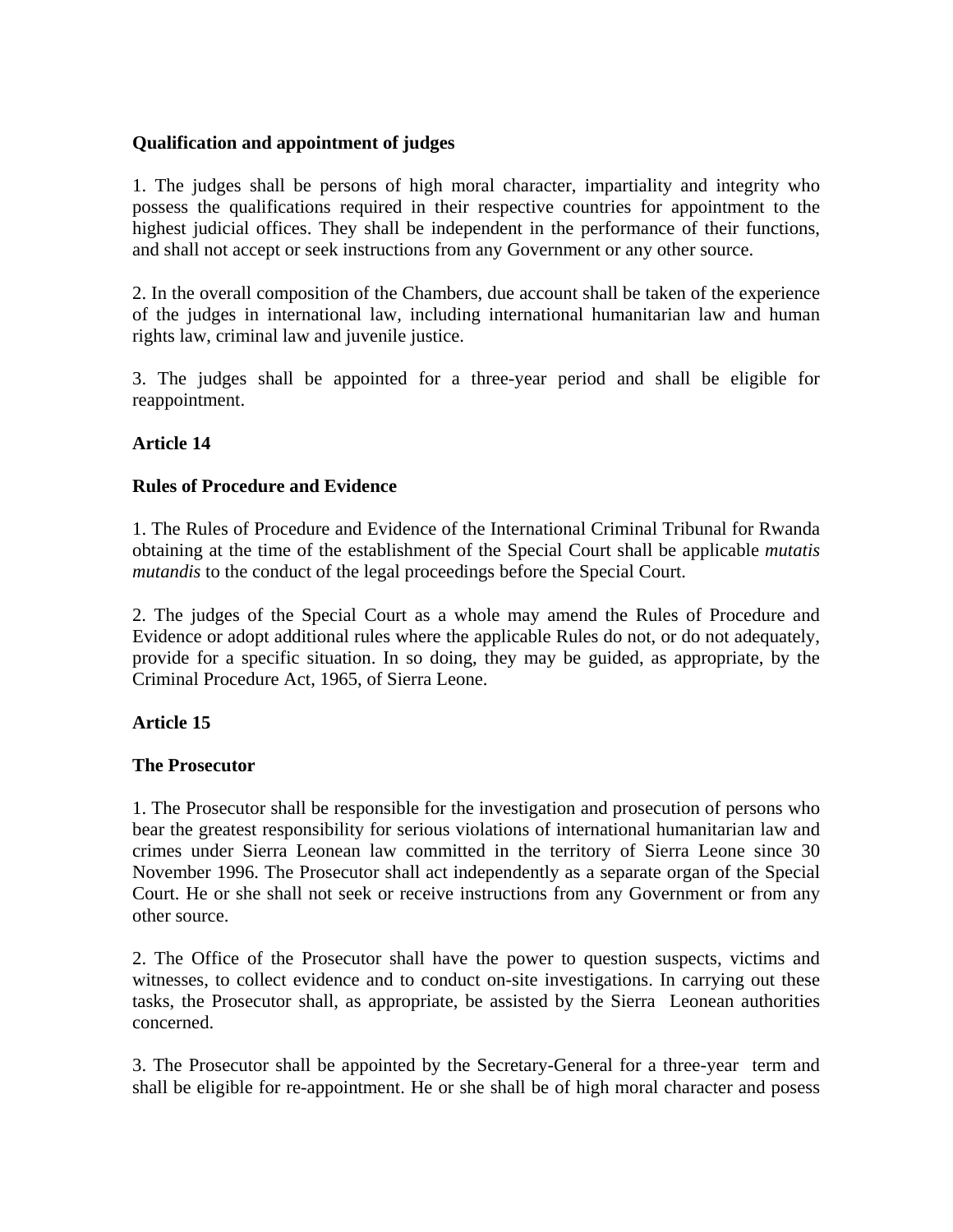the highest level of professional competence, and have extensive experience in the conduct of investigations and prosecutions of criminal cases.

4. The Prosecutor shall be assisted by a Sierra Leonean Deputy Prosecutor, and by such other Sierra Leonean and international staff as may be required to perform the functions assigned to him or her effectively and efficiently. Given the nature of the crimes committed and the particular sensitivities of girls, young women and children victims of rape, sexual assault, abduction and slavery of all kinds, due

consideration should be given in the appointment of staff to the employment of prosecutors and investigators experienced in gender-related crimes and juvenile justice.

5. In the prosecution of juvenile offenders, the Prosecutor shall ensure that the childrehabilitation programme is not placed at risk and that, where appropriate, resort should be had to alternative truth and reconciliation mechanisms, to the extent of their availability.

# **Article 16**

# **The Registry**

1. The Registry shall be responsible for the administration and servicing of the Special Court.

2. The Registry shall consist of a Registrar and such other staff as may be required.

3. The Registrar shall be appointed by the Secretary-General after consultation with the President of the Special Court and shall be a staff member of the United Nations. He or she shall serve for a three-year term and be eligible for re-appointment.

4. The Registrar shall set up a Victims and Witnesses Unit within the Registry. This Unit shall provide, in consultation with the Office of the Prosecutor, protective measures and security arrangements, counselling and other appropriate assistance for witnesses, victims who appear before the Court and others who are at risk on account of testimony given by such witnesses. The Unit personnel shall

include experts in trauma, including trauma related to crimes of sexual violence and violence against children.

# **Article 17**

#### **Rights of the accused**

1. All accused shall be equal before the Special Court.

2. The accused shall be entitled to a fair and public hearing, subject to measures ordered by the Special Court for the protection of victims and witnesses.

3. The accused shall be presumed innocent until proved guilty according to the provisions of the present Statute.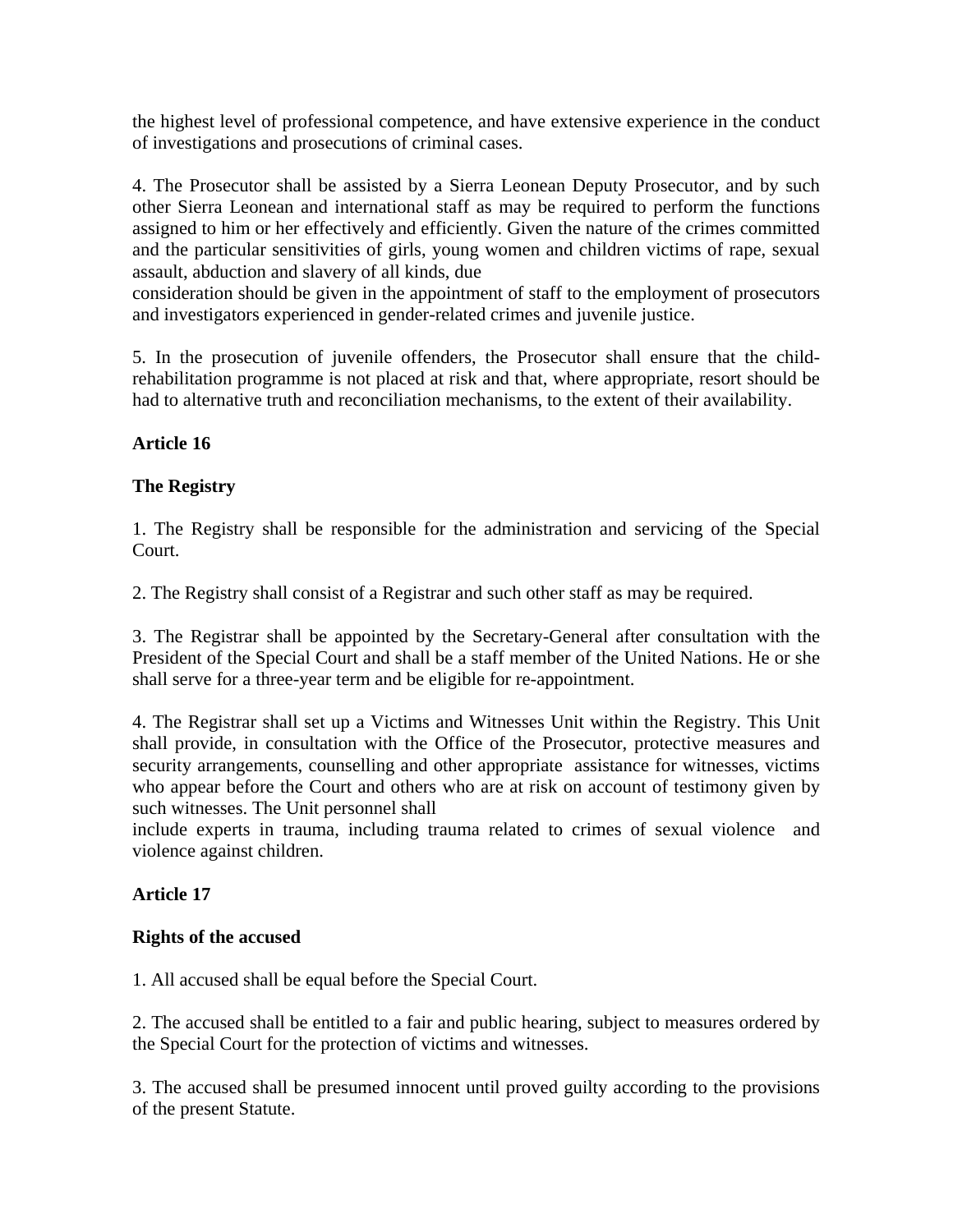4. In the determination of any charge against the accused pursuant to the present Statute, he or she shall be entitled to the following minimum guarantees, in full equality:

a. To be informed promptly and in detail in a language which he or she understands of the nature and cause of the charge against him or her;

b. To have adequate time and facilities for the preparation of his or her defence and to communicate with counsel of his or her own choosing;

c. To be tried without undue delay;

d. To be tried in his or her presence, and to defend himself or herself in person or through legal assistance of his or her own choosing; to be informed, if he or she does not have legal assistance, of this right; and to have legal assistance assigned to him or her, in any case where the interests of justice so require, and without payment by him or her in any such case if he or she does not have sufficient means to pay for it;

e. To examine, or have examined, the witnesses against him or her and to obtain the attendance and examination of witnesses on his or her behalf under the same conditions as witnesses against him or her;

f. To have the free assistance of an interpreter if he or she cannot understand or speak the language used in the Special Court;

g. Not to be compelled to testify against himself or herself or to confess guilt.

#### **Article 18**

#### **Judgement**

The judgement shall be rendered by a majority of the judges of the Trial Chamber or of the Appeals Chamber, and shall be delivered in public. It shall be accompanied by a reasoned opinion in writing, to which separate or dissenting opinions may be appended.

#### **Article 19**

#### **Penalties**

1. The Trial Chamber shall impose upon a convicted person, other than a juvenile offender, imprisonment for a specified number of years. In determining the terms of imprisonment, the Trial Chamber shall, as appropriate, have recourse to the practice regarding prison sentences in the International Criminal Tribunal for Rwanda and the national courts of Sierra Leone.

2. In imposing the sentences, the Trial Chamber should take into account such factors as the gravity of the offence and the individual circumstances of the convicted person.

3. In addition to imprisonment, the Trial Chamber may order the forfeiture of the property, proceeds and any assets acquired unlawfully or by criminal conduct, and their return to their rightful owner or to the State of Sierra Leone.

#### **Article 20**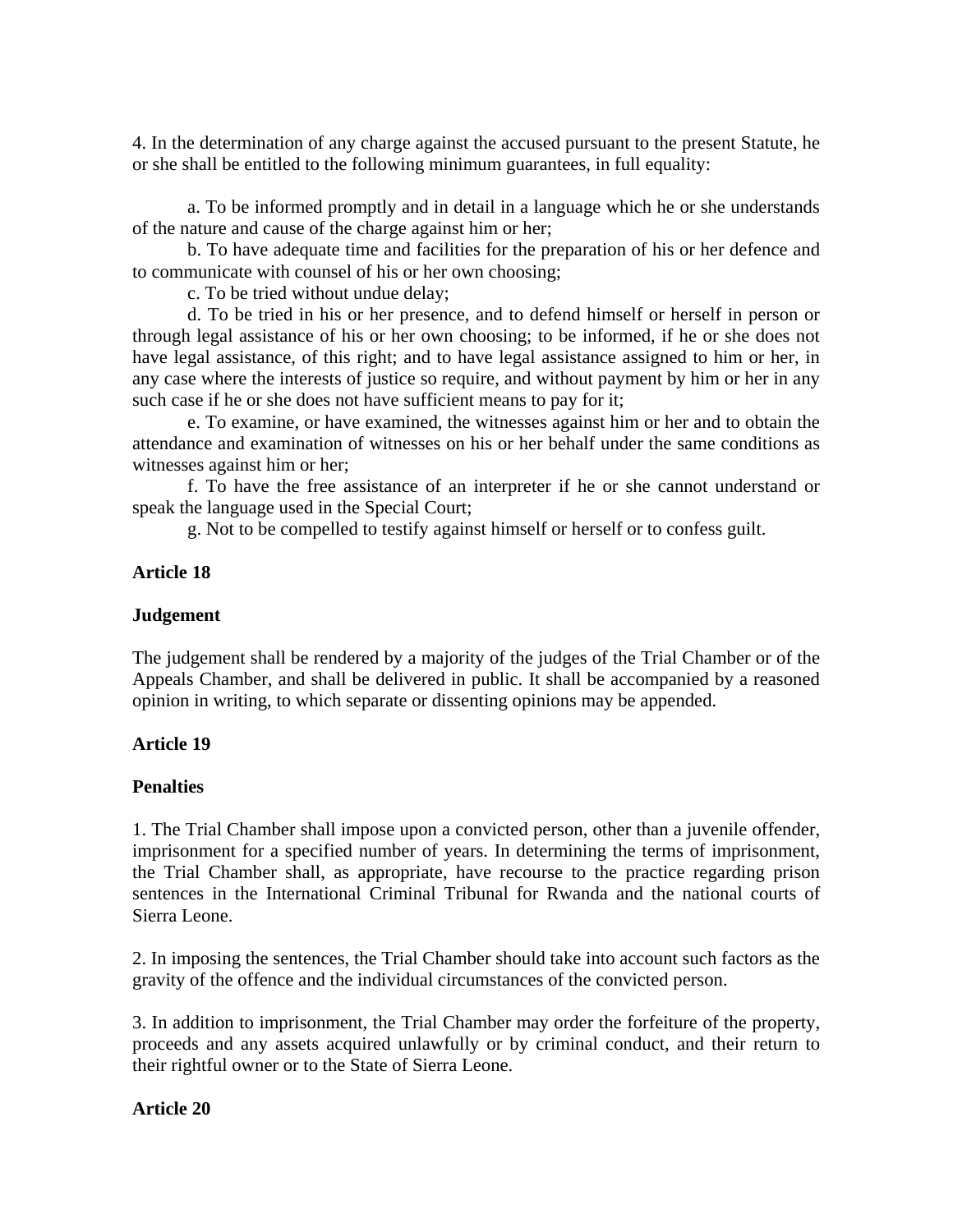# **Appellate proceedings**

1. The Appeals Chamber shall hear appeals from persons convicted by the Trial Chamber or from the Prosecutor on the following grounds:

- a. A procedural error;
- b. An error on a question of law invalidating the decision;
- c. An error of fact which has occasioned a miscarriage of justice.

2. The Appeals Chamber may affirm, reverse or revise the decisions taken by the Trial Chamber.

3. The judges of the Appeals Chamber of the Special Court shall be guided by the decisions of the Appeals Chamber of the International Tribunals for the former Yugoslavia and for Rwanda. In the interpretation and application of the laws of Sierra Leone, they shall be guided by the decisions of the Supreme Court of Sierra Leone.

# **Article 21**

## **Review proceedings**

1. Where a new fact has been discovered which was not known at the time of the proceedings befote the Trial Chamber or the Appeals Chamber and which could have been a decisive factor in reaching the decision, the convicted person or the Prosecutor may submit an application for review of the judgement.

2. An application for review shall be submitted to the Appeals Chamber. The appeals Chamber may reject the application if it considers it to be unfounded. If it determines that the application is meritorious, it may, as appropriate:

- a. Reconvene the Trial Chamber;
- b. Retain jurisdiction over the matter.

# **Article 22**

#### **Enforcement of sentences**

1. Imprisonment shall be served in Sierra Leone. If circumstances so require, imprisonment may also be served in any of the States which have concluded with the International Criminal Tribunal for Rwanda or the International Criminal Tribunal for the former Yugoslavia an agreement for the enforcement of sentences, and which have indicated to the Registrar of the Special Court their willingness to accept convicted persons. The Special Court may conclude similar agreements for the enforcement of sentences with other States.

2. Conditions of imprisonment, whether in Sierra Leone or in a third State, shall be governed by the law of the State of enforcement subject to the supervision of the Special